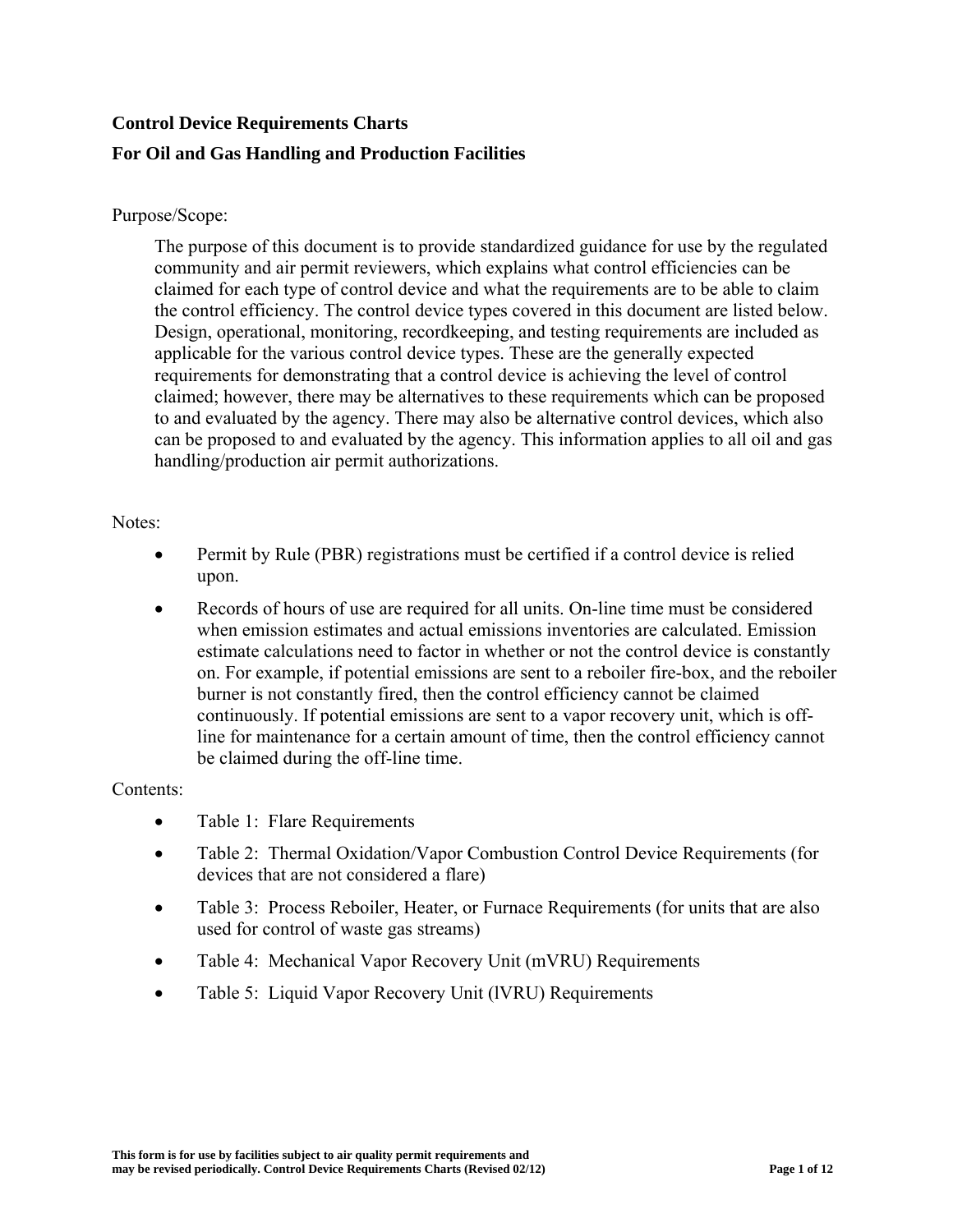*Table 1: Flare Requirements*

| Acceptable<br><b>Control</b><br><b>Efficiency</b>                                                                                                                                                        | <b>Requirements</b>                                                                                                                                                                                                                                                                                                                                                                                                                                                                                                                                                                                                                                                                                                                                                                                                                                                                                                                                                                                                                                                                                                                                                              |
|----------------------------------------------------------------------------------------------------------------------------------------------------------------------------------------------------------|----------------------------------------------------------------------------------------------------------------------------------------------------------------------------------------------------------------------------------------------------------------------------------------------------------------------------------------------------------------------------------------------------------------------------------------------------------------------------------------------------------------------------------------------------------------------------------------------------------------------------------------------------------------------------------------------------------------------------------------------------------------------------------------------------------------------------------------------------------------------------------------------------------------------------------------------------------------------------------------------------------------------------------------------------------------------------------------------------------------------------------------------------------------------------------|
| destruction<br>efficiencies of:<br>≤98% for<br>VOCs and $H_2S$ ,<br>and<br>$< 99\%$ for<br>compounds<br>containing only<br>carbon,<br>hydrogen, and<br>oxygen with no<br>more than three<br>carbon atoms | The flare must:<br>meet 40 CFR §60.18 requirements for minimum heating value of waste<br>$\bullet$<br>gas and maximum flare tip velocity<br>have supplemental fuel gas added to any flared streams if needed to ensure<br>$\bullet$<br>gases are sufficiently combustible<br>be fueled by sweet gas or liquid petroleum gas except where only field gas<br>$\bullet$<br>is available and it is not sweetened at the site<br>be designed for and operated with no visible emissions, except for periods<br>$\bullet$<br>not to exceed a total of five minutes during any two consecutive hours<br>(acid gas flares which must comply with opacity limits and records of<br>30 TAC $\S$ 111.111(a)(4) are exempt from this)<br>be lit at all times when gas streams are present by having a continuous<br>pilot flame or an automatic ignition system<br>if a continuous pilot is utilized, the presence of a flame must be<br>continuously monitored with a thermocouple or other equivalent<br>device (such as an infrared monitor) as specified in 40 CFR §60.18<br>if an automatic ignition system is utilized, it must ensure ignition when<br>waste gas is present<br>Notes: |
|                                                                                                                                                                                                          | the time, date, and duration of any loss of flare pilot flame, or auto-<br>$\bullet$<br>ignition must be recorded<br>monitors must be accurate to and calibrated at a frequency in accordance<br>$\bullet$<br>with manufacturer specifications<br>a temporary, portable, or backup flare used less than 480 hours per year is<br>$\bullet$<br>not required to be monitored<br>emergency/upset emissions are not authorized; the only emissions<br>$\bullet$<br>authorized from an emergency flare are the pilot emissions; the pilot is<br>subject to monitoring as described above                                                                                                                                                                                                                                                                                                                                                                                                                                                                                                                                                                                              |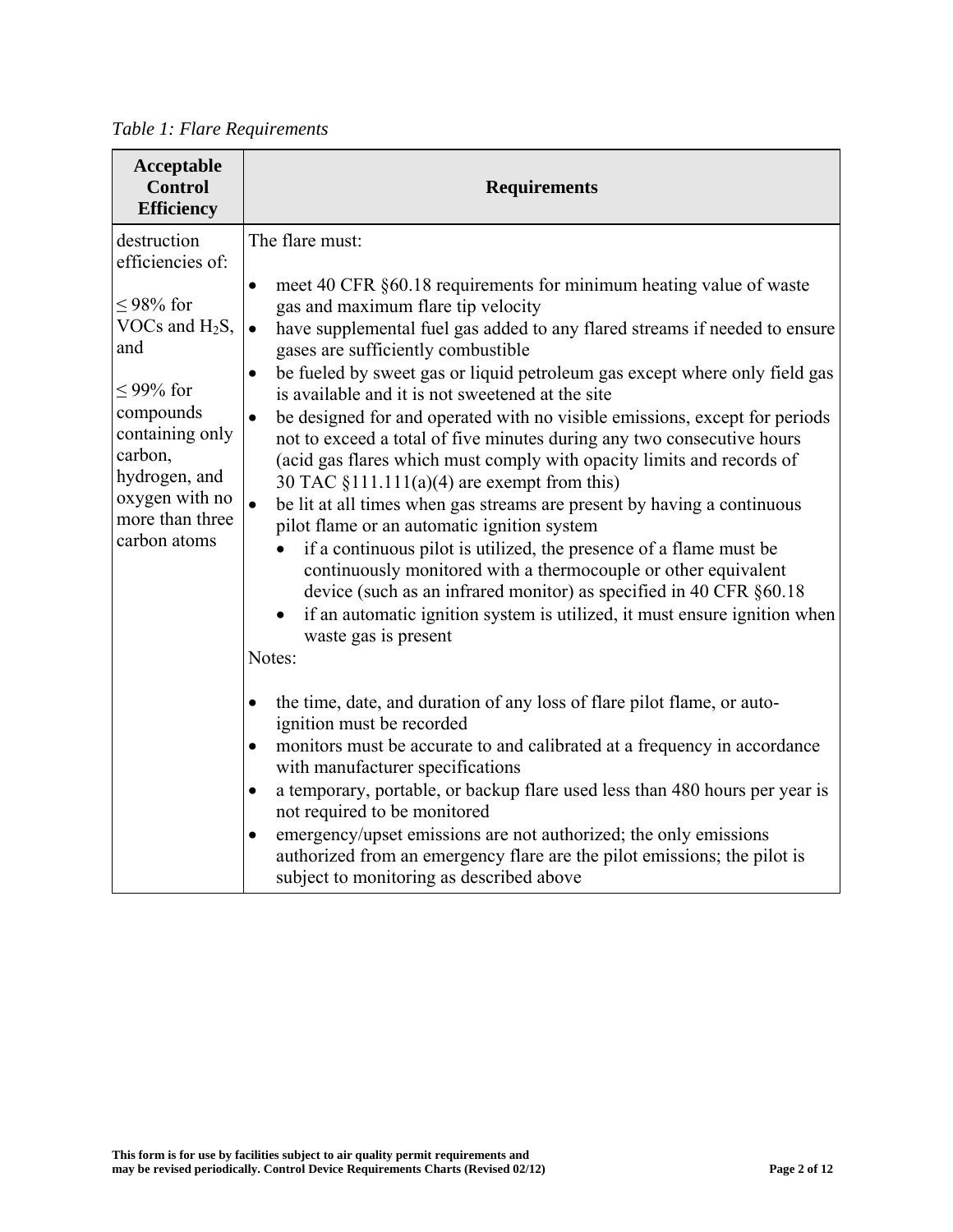*Table 2: Thermal Oxidation/Vapor Combustion Control Device Requirements (for devices that are not considered a flare)* 

| Acceptable<br><b>Control</b><br><b>Efficiency</b>                             | <b>Requirements</b>                                                                                                                                                                                                                                                                                                                                                                                                                                                                                                                                                                                                                                                                                                                                    |
|-------------------------------------------------------------------------------|--------------------------------------------------------------------------------------------------------------------------------------------------------------------------------------------------------------------------------------------------------------------------------------------------------------------------------------------------------------------------------------------------------------------------------------------------------------------------------------------------------------------------------------------------------------------------------------------------------------------------------------------------------------------------------------------------------------------------------------------------------|
| destruction<br>efficiency of:<br>$\leq$ 90% for<br>VOCs and $H_2S$            | The device must:<br>be designed for the variability of the waste gas streams it controls<br>٠<br>utilize basic monitoring to indicate oxidation or combustion is occurring<br>$\bullet$<br>when waste gas is directed to the device, which consists of:<br>using a thermocouple or infrared monitor that indicates the device is<br>working                                                                                                                                                                                                                                                                                                                                                                                                            |
| destruction<br>efficiency of:<br>>90% and $\le$<br>98% for VOCs<br>and $H_2S$ | The device must:<br>be designed for the variability of the waste gas streams it controls<br>$\bullet$<br>have a partially or fully enclosed combustion region<br>$\bullet$<br>meet one of the following:<br>$\bullet$<br>have a fire box or fire tube which maintains a temperature above<br>1,400 degrees Fahrenheit in the combustion region where waste gas<br>has a 0.5 residence time and utilize intermediate monitoring, which<br>consists of:<br>continuously monitoring and recording combustion region temperature<br>$\bullet$<br>(or device exhaust temperature) to show that the $1,400$ °F requirement<br>is met any time waste gas can be directed to the device<br><b>OR</b><br>meet the flare requirements as listed above in Table 1 |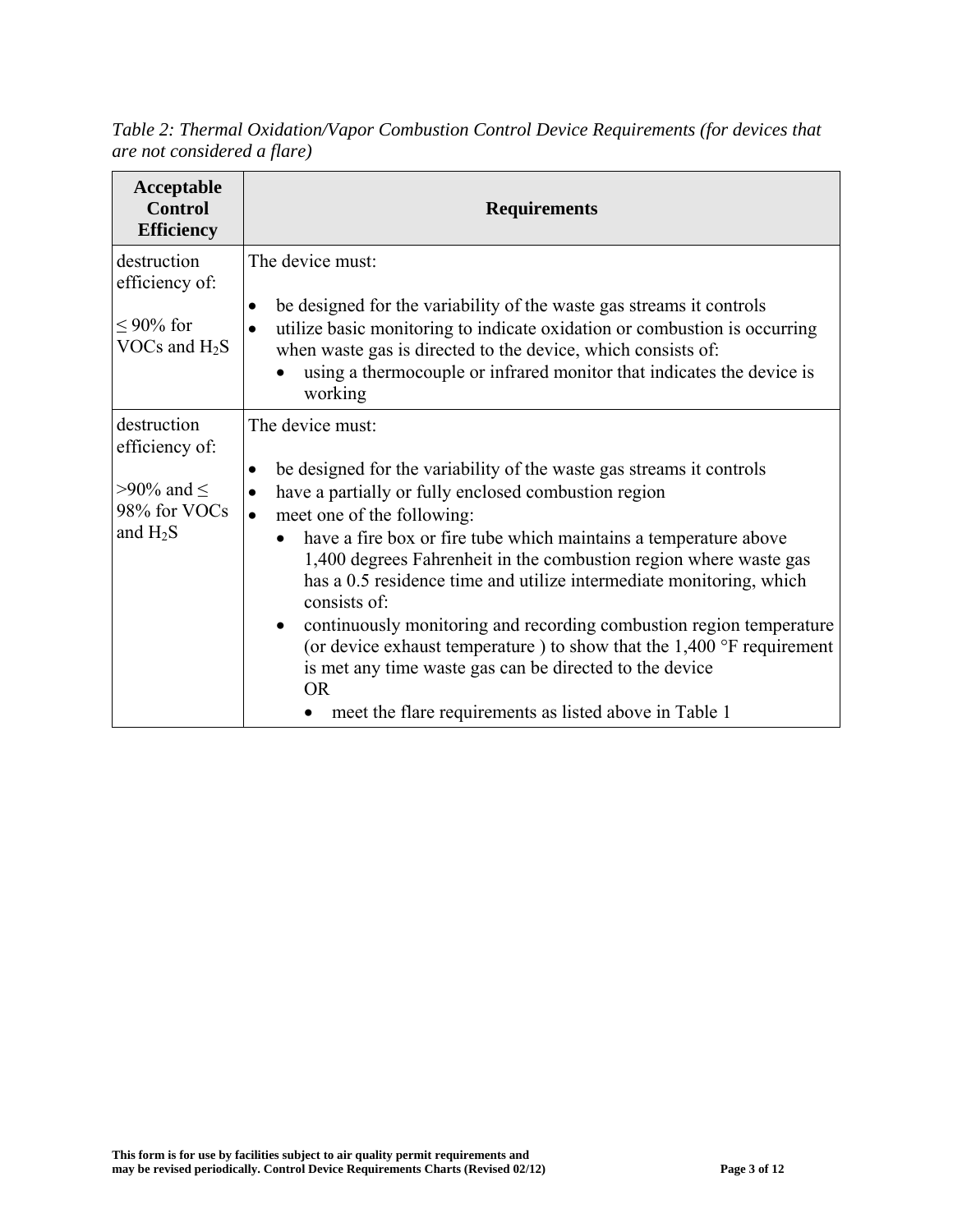*Table 2: Thermal Oxidation/Vapor Combustion Control Device Requirements (for devices that are not considered a flare) (continued)* 

| Acceptable<br><b>Control</b><br><b>Efficiency</b>                             | <b>Requirements</b>                                                                                                                                                                                                                                                                                                                                                                                                                                                                                                                                                                                                                                                                                                                                                                                                                                                                                                                                                                                                                                                                                                                                                                                                                                                                                                                                                                                                                                                                                                                                                                                                                                                                                                                                                                                                |
|-------------------------------------------------------------------------------|--------------------------------------------------------------------------------------------------------------------------------------------------------------------------------------------------------------------------------------------------------------------------------------------------------------------------------------------------------------------------------------------------------------------------------------------------------------------------------------------------------------------------------------------------------------------------------------------------------------------------------------------------------------------------------------------------------------------------------------------------------------------------------------------------------------------------------------------------------------------------------------------------------------------------------------------------------------------------------------------------------------------------------------------------------------------------------------------------------------------------------------------------------------------------------------------------------------------------------------------------------------------------------------------------------------------------------------------------------------------------------------------------------------------------------------------------------------------------------------------------------------------------------------------------------------------------------------------------------------------------------------------------------------------------------------------------------------------------------------------------------------------------------------------------------------------|
| destruction<br>efficiency of:<br>>98% and $\le$<br>99% for VOCs<br>and $H_2S$ | The device must:<br>be designed for the variability of the waste gas streams it controls<br>٠<br>have a fire box or fire tube which maintains a temperature above<br>$\bullet$<br>1,400 degrees Fahrenheit in the combustion region where waste gas has a<br>0.5 residence time<br>have ports/platforms to allow for monitoring/sampling/stack testing<br>$\bullet$<br>(monitoring and sampling ports need to be installed in the vent stream<br>(inlet stream to the device) and the exit to the combustion chamber)<br>be able to have VOC, benzene, and $H_2S$ sampling performed if asked by<br>Regional office<br>utilize enhanced monitoring, which consists of:<br>continuously monitoring and recording (at least six minute averages)<br>combustion region temperature (or device exhaust temperature) to<br>show that the 1,400 degrees Fahrenheit requirement is met any time<br>waste gas can be directed to the device<br>continuously monitoring and recording (at least six minute averages)<br>$\bullet$<br>combustion region (or device exhaust) oxygen or carbon monoxide<br>concentration to show that the design oxygen concentration range or a<br>CO limit of 100 ppmy or lower is met<br>continuously monitoring and recording when waste gas is flowing to<br>$\bullet$<br>device if flow to the device can be intermittent<br>Notes (monitoring and recordkeeping details):<br>the temperature and oxygen measurement devices shall reduce the<br>$\bullet$<br>temperature and oxygen concentration readings to an averaging period of<br>six minutes or less and record it at that frequency<br>the temperature measurement device shall be installed, calibrated, and<br>maintained according to accepted practice and the manufacturer's<br>specifications<br>(continued on next page) |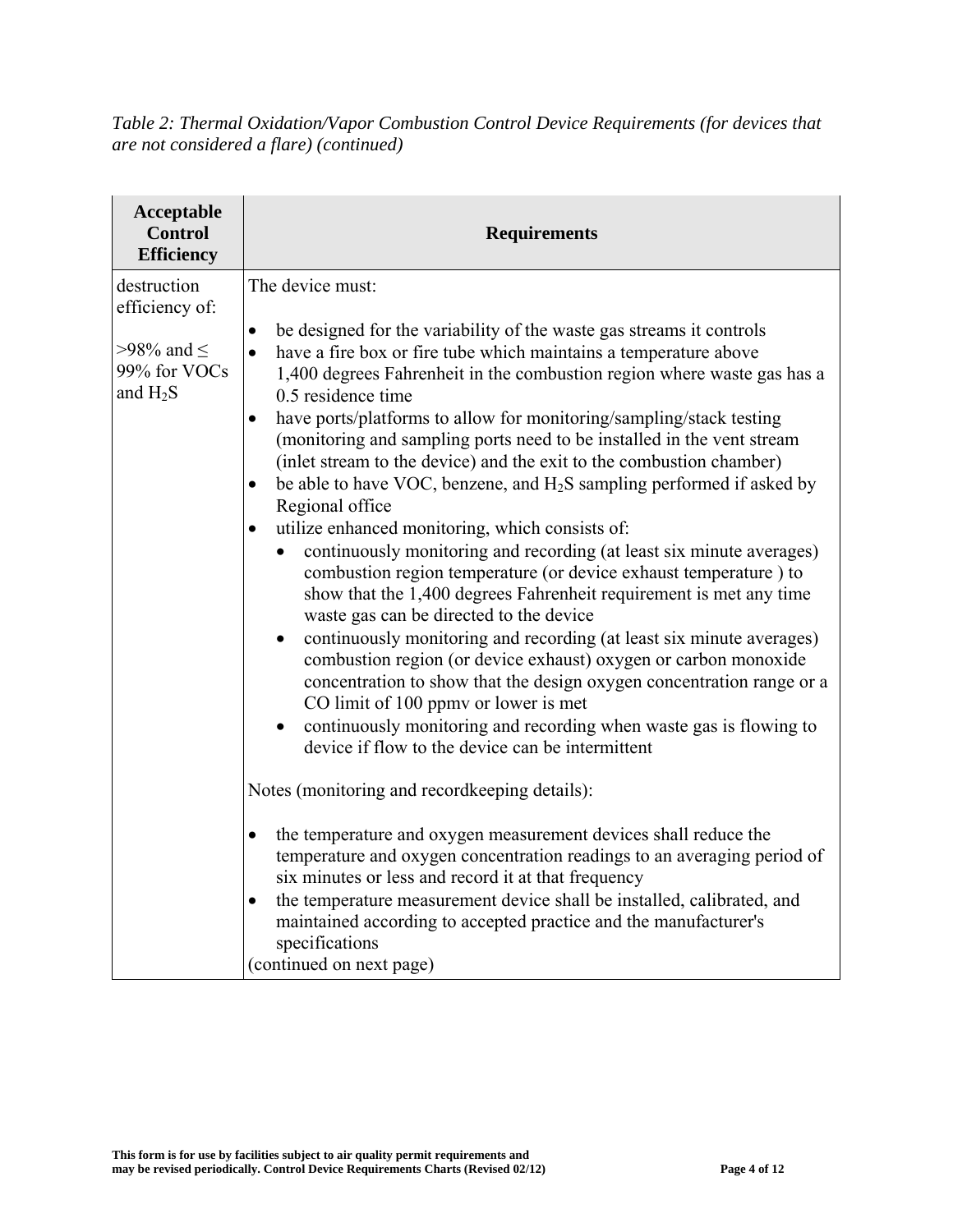*Table 2: Thermal Oxidation/Vapor Combustion Control Device Requirements (for devices that are not considered a flare) (continued)* 

| Acceptable<br><b>Control</b><br><b>Efficiency</b>                                                                        | <b>Requirements</b>                                                                                                                                                                                                                                                                                                                                                                                                                                                                                                                                                                                                                                                                                                                                                                                                                                                                                                                                                                                                                                                                                                                                                                                                                                                                                                                                                                                                                                                                                                                                                                                                                                                                                                                                                                                                                                                                                                                                                                                                                                                                                                                                                                                                                                                                                                                                            |
|--------------------------------------------------------------------------------------------------------------------------|----------------------------------------------------------------------------------------------------------------------------------------------------------------------------------------------------------------------------------------------------------------------------------------------------------------------------------------------------------------------------------------------------------------------------------------------------------------------------------------------------------------------------------------------------------------------------------------------------------------------------------------------------------------------------------------------------------------------------------------------------------------------------------------------------------------------------------------------------------------------------------------------------------------------------------------------------------------------------------------------------------------------------------------------------------------------------------------------------------------------------------------------------------------------------------------------------------------------------------------------------------------------------------------------------------------------------------------------------------------------------------------------------------------------------------------------------------------------------------------------------------------------------------------------------------------------------------------------------------------------------------------------------------------------------------------------------------------------------------------------------------------------------------------------------------------------------------------------------------------------------------------------------------------------------------------------------------------------------------------------------------------------------------------------------------------------------------------------------------------------------------------------------------------------------------------------------------------------------------------------------------------------------------------------------------------------------------------------------------------|
| (continued from<br>box on last<br>page)<br>destruction<br>efficiency of:<br>>98% and $\le$<br>99% for VOCs<br>and $H_2S$ | (continued from box on last page)<br>the temperature measurement device shall have an accuracy of the greater<br>$\bullet$<br>of $\pm$ 0.75% of the temperature being measured expressed in degrees<br>Celsius or $\pm 2.5$ egrees Celsius<br>the oxygen or carbon monoxide analyzer shall be zeroed and spanned<br>٠<br>daily and corrective action taken when the 24-hour span drift exceeds two<br>times the amounts specified in Performance Specification No. 3 or 4A,<br>40 CFR Part 60, Appendix B (zero and span is not required on weekends<br>and plant holidays if instrument technicians are not normally scheduled on<br>those days)<br>the oxygen or carbon monoxide analyzer shall be quality-assured at least<br>semiannually using cylinder gas audits (CGAs) in accordance with<br>40 CFR Part 60, Appendix F, Procedure 1, §5.1.2, with the following<br>exception: a relative accuracy test audit is not required once every four<br>quarters (i.e., two successive semiannual CGAs may be conducted)<br>an equivalent quality assurance method for the oxygen or carbon<br>monoxide analyzer approved by the TCEQ may also be used<br>successive semiannual audits of the oxygen or carbon monoxide analyzer<br>shall occur no closer than four months<br>necessary corrective action shall be taken for all CGA exceedances of<br>$\bullet$<br>$\pm 15$ % accuracy and any continuous emissions monitoring system<br>downtime in excess of 5% of the thermal oxidizer operating time; these<br>occurrences and corrective actions shall be reported to the appropriate<br>TCEQ Regional Director on a quarterly basis<br>supplemental stack concentration measurements may be required at the<br>discretion of the appropriate TCEQ Regional Director<br>quality assured or valid data of oxygen or carbon monoxide analyzer must<br>be generated when the thermal oxidizer is operating except during the<br>performance of a daily zero and span check; loss of valid data due to<br>periods of monitor break down, inaccurate data, repair, maintenance, or<br>calibration may be exempted provided it does not exceed 5% of the time<br>(in minutes) that the oxidizer operated over the previous rolling 12 month<br>period; the measurements missed shall be estimated using engineering<br>judgment and the methods used recorded |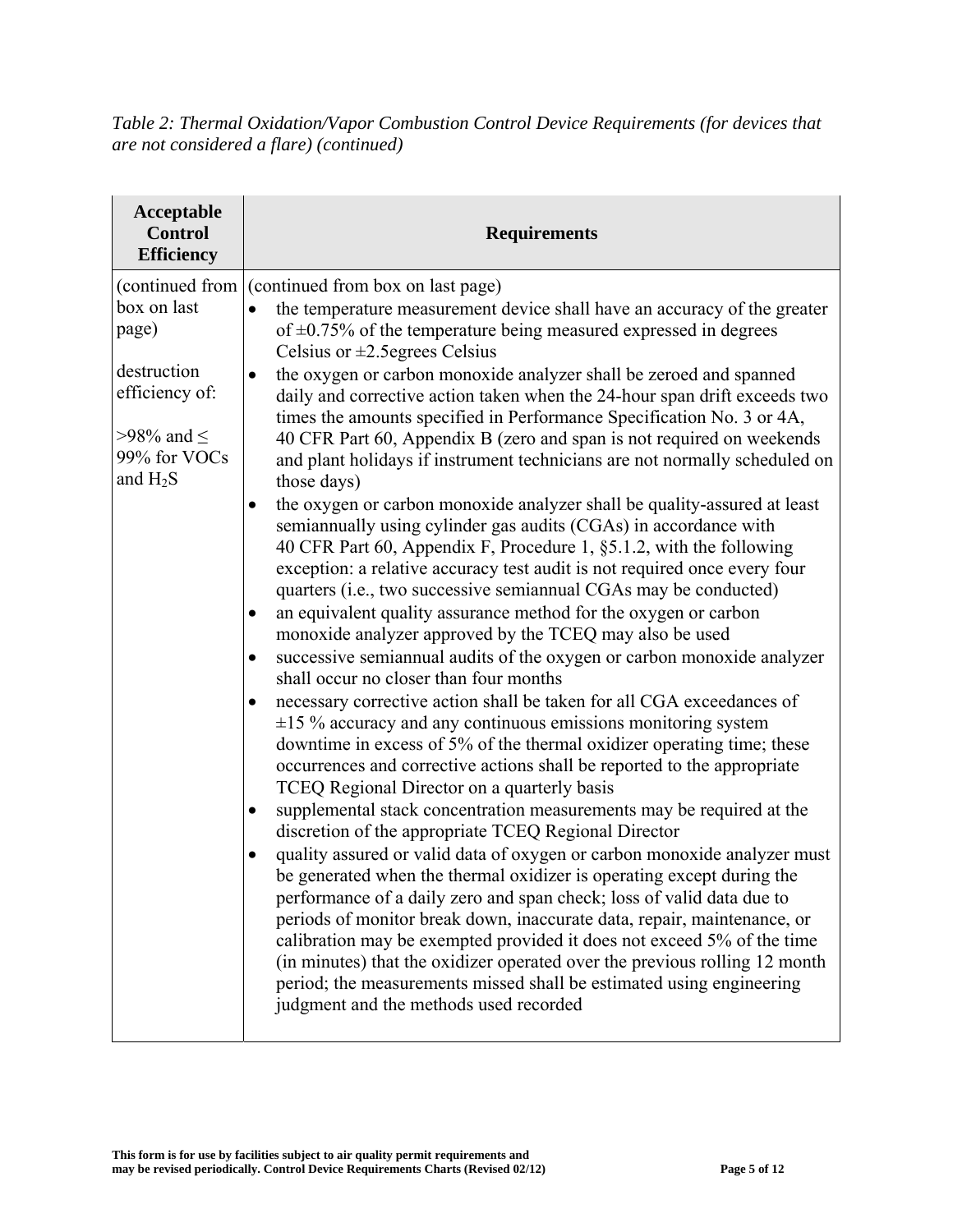*Table 2: Thermal Oxidation/Vapor Combustion Control Device Requirements (for devices that are not considered a flare) (continued)* 

| Acceptable<br><b>Control</b><br><b>Efficiency</b>                               | <b>Requirements</b>                                                                                                                                                                                                                                                                                                                                                                                                                                                                                                                                                                                                                                                                                                                                                                                                                                                                                                                                                                                                                                                                                                                                                                                                                                                                                                                                                                                                                                                                                                                                                                                                                   |
|---------------------------------------------------------------------------------|---------------------------------------------------------------------------------------------------------------------------------------------------------------------------------------------------------------------------------------------------------------------------------------------------------------------------------------------------------------------------------------------------------------------------------------------------------------------------------------------------------------------------------------------------------------------------------------------------------------------------------------------------------------------------------------------------------------------------------------------------------------------------------------------------------------------------------------------------------------------------------------------------------------------------------------------------------------------------------------------------------------------------------------------------------------------------------------------------------------------------------------------------------------------------------------------------------------------------------------------------------------------------------------------------------------------------------------------------------------------------------------------------------------------------------------------------------------------------------------------------------------------------------------------------------------------------------------------------------------------------------------|
| destruction<br>efficiency of:<br>>99% and $\le$<br>99.9% for<br>VOCs and $H_2S$ | The device must:<br>be stack tested to confirm the destruction efficiency claimed<br>$\bullet$<br>testing must be coordinated with and approved by the regional TCEQ<br>office<br>the test must be done for the worst case scenario representative of the<br>$\bullet$<br>highest emission rates (a vapor stream composition and flow rate<br>representative of the worst case composition and flow rate should be<br>used, which includes the greatest composition of the most difficult to<br>combust material, as is reasonable to be done; the operating conditions<br>and ambient conditions should also be representative of the worst case,<br>as is reasonable to be done)<br>there must be some type of quality assurance/quality control<br>$\bullet$<br>performed<br>manufacturer testing is acceptable for units that do not have a fully<br>enclosed combustion chamber if the following conditions are met:<br>both units (the tested unit and the unit at the actual site) must be<br>the same (same manufacturer, model, and size)<br>the vapor stream being controlled must be similar in flow rate and<br>$\bullet$<br>composition to the actual site vapor stream<br>the test must be done under similar conditions as the conditions at<br>the actual site<br>meet all requirements to be able to claim >98% and $\leq$ 99% destruction<br>efficiency as listed above in this table (with the only exception being that<br>modifications can be made to required parameter values as long as the<br>device is shown through stack testing to meet the claimed destruction<br>efficiency with the modified values) |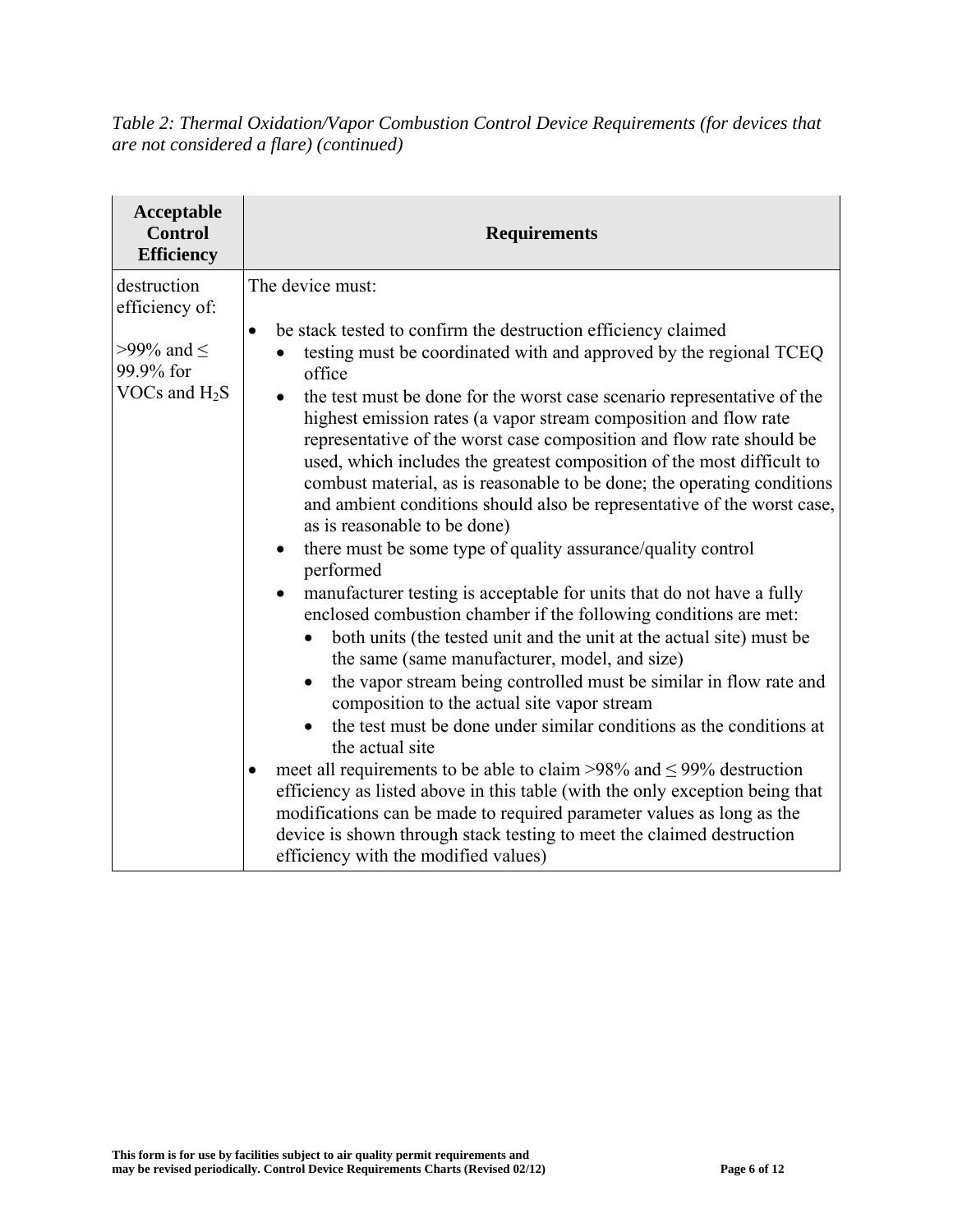*Table 3: Process Reboiler, Heater, or Furnace Requirements (for units that are also used for control of waste gas streams)* 

| Acceptable<br><b>Control</b><br><b>Efficiency</b> | <b>Requirements</b>                                                                                                                                                                                                                                                                                                                                                                                                                                                                                                                                                                                                                                                                                                                                                                                                           |
|---------------------------------------------------|-------------------------------------------------------------------------------------------------------------------------------------------------------------------------------------------------------------------------------------------------------------------------------------------------------------------------------------------------------------------------------------------------------------------------------------------------------------------------------------------------------------------------------------------------------------------------------------------------------------------------------------------------------------------------------------------------------------------------------------------------------------------------------------------------------------------------------|
| destruction<br>efficiency of:                     | The unit must:                                                                                                                                                                                                                                                                                                                                                                                                                                                                                                                                                                                                                                                                                                                                                                                                                |
| $\leq$ 90% for<br>VOCs and $H_2S$                 | have waste gas delivered to the flame zone or combustion firebox<br>٠<br>utilize basic monitoring, which consists of:<br>continuously monitoring the presence of a flame (in order to show<br>$\bullet$<br>when the flame in the device is on or off) using a firebox temperature<br>monitor, rising or steady process temperature monitor, carbon<br>monoxide monitor, primary fuel flow monitor, firebox pressure<br>monitor, or equivalent<br>meet one of the following:<br>not be designed to cycle on and off (cycling on and off means that the<br>$burner(s)$ is not constantly firing)<br>OR.<br>• if it is designed to cycle on and off, a device run time $\leq 50\%$ must be<br>claimed (which means that the destruction efficiency can only be<br>applied for 50% of the time in emission estimate calculations) |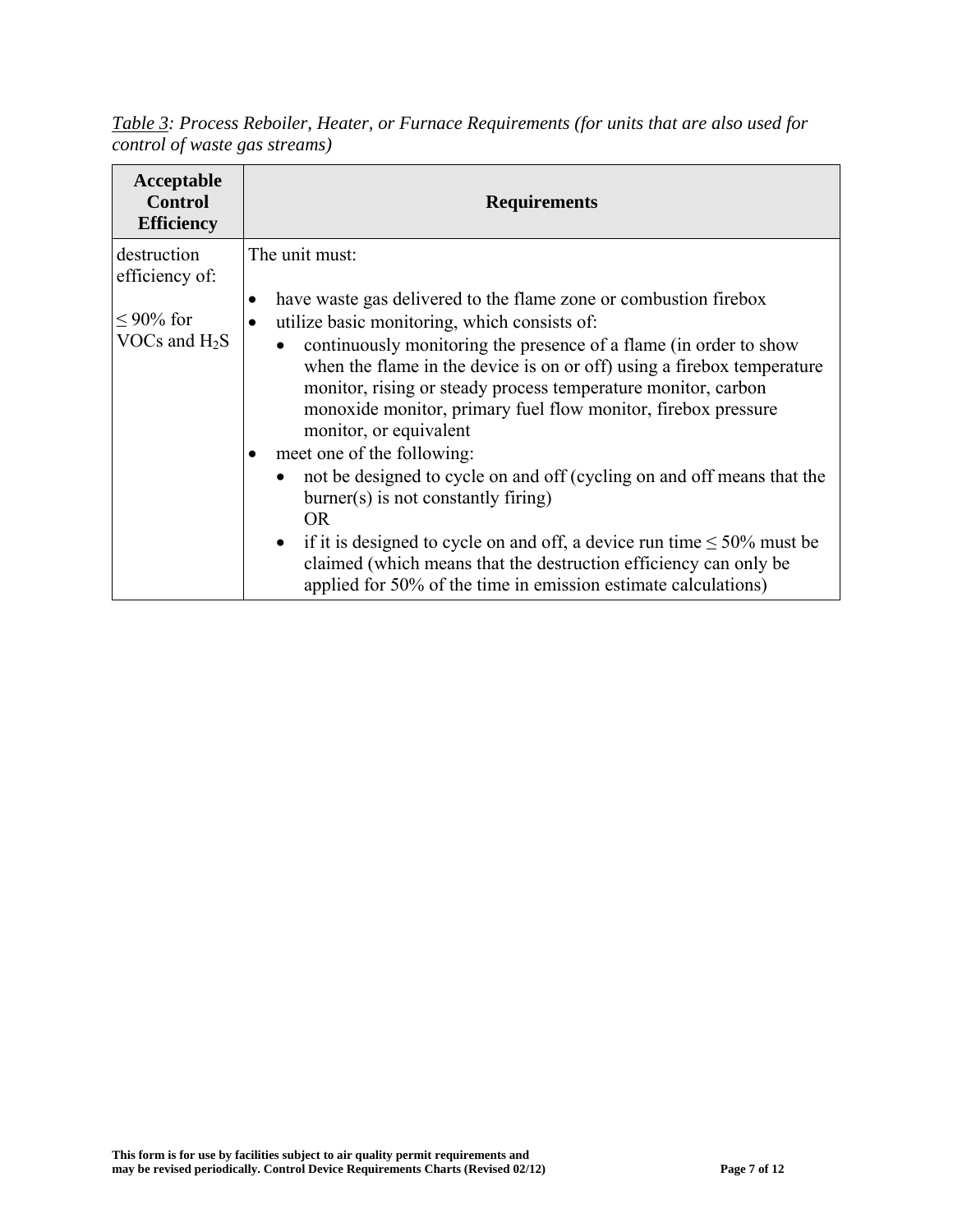*Table 3: Process Reboiler, Heater, or Furnace Requirements (for units that are also used for control of waste gas streams)* 

| Acceptable<br><b>Control</b><br><b>Efficiency</b>                                 | <b>Requirements</b>                                                                                                                                                                                                                                                                                                                                                                                                                                                                                                                                                                                                                                                                                                                                                                                                                                                                                                                                                                                                         |
|-----------------------------------------------------------------------------------|-----------------------------------------------------------------------------------------------------------------------------------------------------------------------------------------------------------------------------------------------------------------------------------------------------------------------------------------------------------------------------------------------------------------------------------------------------------------------------------------------------------------------------------------------------------------------------------------------------------------------------------------------------------------------------------------------------------------------------------------------------------------------------------------------------------------------------------------------------------------------------------------------------------------------------------------------------------------------------------------------------------------------------|
| destruction<br>efficiency of:<br>$> 90\%$ and $\le$<br>99% for VOCs<br>and $H_2S$ | The unit must:<br>meet one of the following:<br>$\bullet$<br>meet the requirements to be able to claim 90% destruction efficiency<br>as listed above in this table, and<br>have the waste gas pre-mixed with the primary fuel gas and used as the<br>$\bullet$<br>primary fuel in the device through the primary fuel burners<br><b>OR</b>                                                                                                                                                                                                                                                                                                                                                                                                                                                                                                                                                                                                                                                                                  |
|                                                                                   | utilize enhanced monitoring if the waste gas is not introduced as<br>$\bullet$<br>the primary fuel, which consists of:<br>continuously monitoring and recording (at least six minute<br>averages) combustion region temperature (or device exhaust<br>temperature) to show that the temperature is high enough to<br>combust the waste gas and (high enough for the device to run<br>properly and perform its main function)<br>continuously monitoring and recording (at least six minute<br>averages) combustion region (or device exhaust) oxygen or<br>carbon monoxide concentration to show that the design oxygen<br>concentration range or a CO limit of 100 ppm or lower is met<br>continuously monitoring and recording when waste gas is<br>$\bullet$<br>flowing to the device and the device run time (the amount of<br>time the burner(s) is firing) if the device is designed to cycle on<br>and off and flow to the device can occur when it is not firing<br>and greater than 50% device run time is claimed |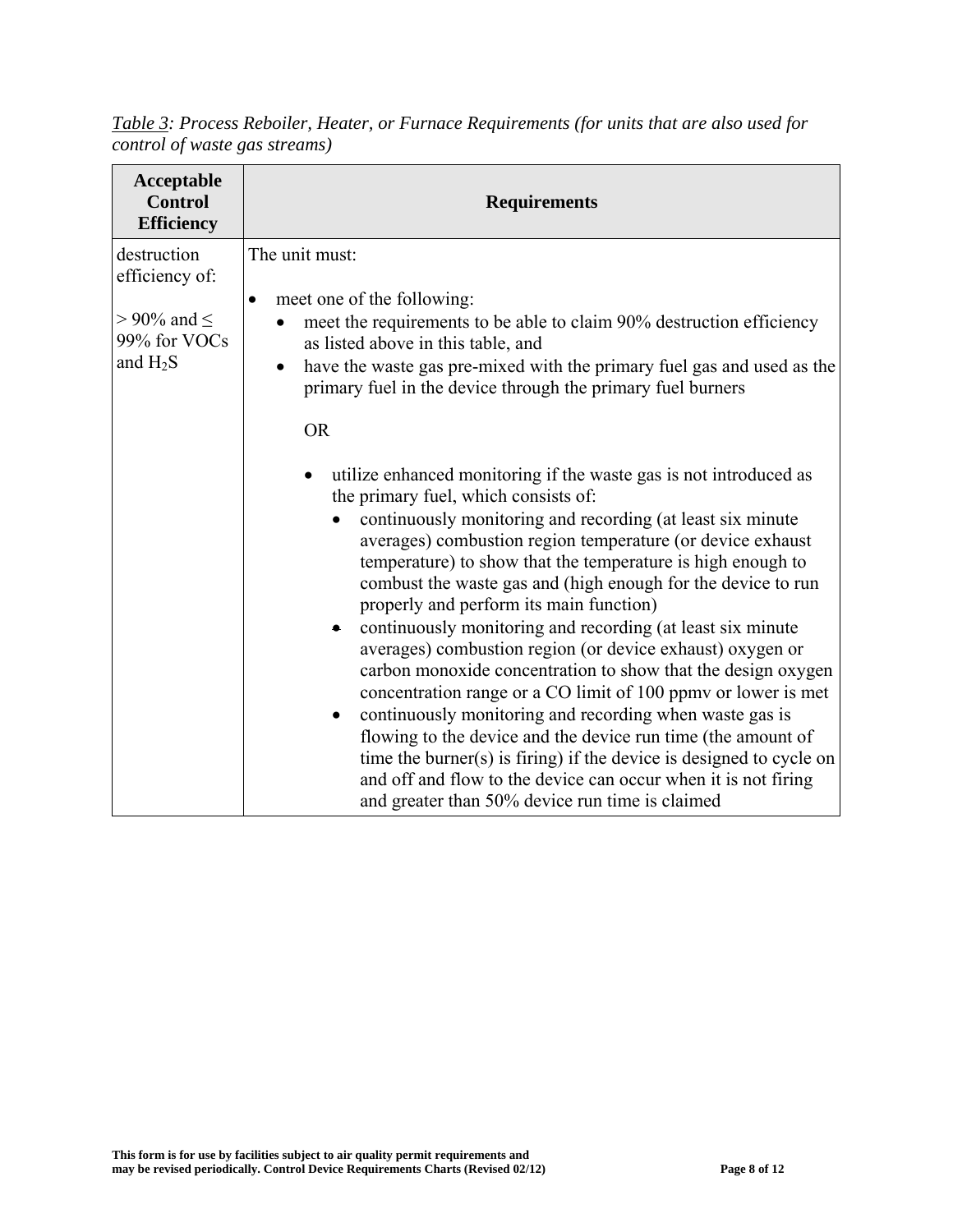| Acceptable<br><b>Control</b><br><b>Efficiency</b>                            | <b>Requirements</b>                                                                                                                                                                                                                                                                                                                                                                                                                                                                                                                                                                                                                                                                                                                                                                                |
|------------------------------------------------------------------------------|----------------------------------------------------------------------------------------------------------------------------------------------------------------------------------------------------------------------------------------------------------------------------------------------------------------------------------------------------------------------------------------------------------------------------------------------------------------------------------------------------------------------------------------------------------------------------------------------------------------------------------------------------------------------------------------------------------------------------------------------------------------------------------------------------|
| control<br>efficiency of:<br>$\leq$ 95% for<br>VOCs and $H_2S$               | The unit must:<br>meet basic design/function requirements, which are that the unit is<br>$\bullet$<br>designed to capture vapor and has a sensing device to capture vapor at<br>peak intervals (no records are required to be kept)                                                                                                                                                                                                                                                                                                                                                                                                                                                                                                                                                                |
| control<br>efficiency of:<br>** >95% and $\le$<br>99% for VOCs<br>and $H_2S$ | The unit must:<br>meet basic and additional design/function requirements and records must<br>be kept to demonstrate that the unit is <i>designed</i> with:<br>basic design/function requirements, which are that the unit captures<br>vapor and has a sensing device to capture vapor at peak intervals<br>additional design/function requirements, such as (1) having additional<br>$\bullet$<br>sensing equipment, $(2)$ a properly designed bypass system, $(3)$ and<br>appropriate gas blanket, $(4)$ a compressor that is a suitable type for the<br>application and has the ability to vary the drive speed if electrically<br>driven<br>**Starting at 95% control efficiency, one additional percent can be<br>claimed for each additional design/function, up to 99% control<br>efficiency |

## *Table 4: Mechanical Vapor Recovery Unit (mVRU) Requirements*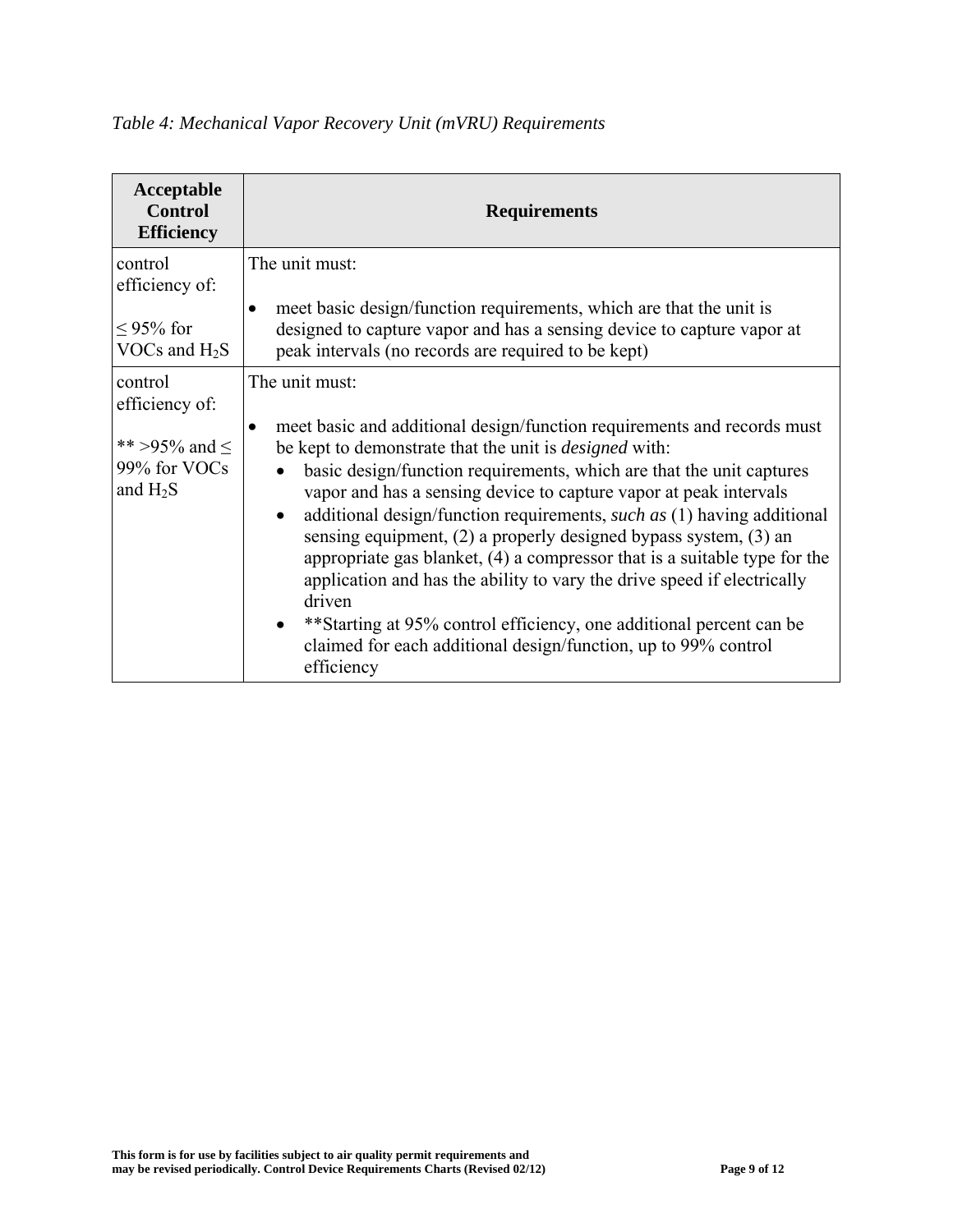## *Table 4: Mechanical Vapor Recovery Unit (mVRU) Requirements (continued)*

| Acceptable<br><b>Control</b><br><b>Efficiency</b>                                    | <b>Requirements</b>                                                                                                                                                                                                                                                                                                                                                                                                                                                                                                                                                                                                                                                                                                                                                                                                                                                                                                                                                                                                                                                                                                                                                                                                                                                                                                                                                                                                                                                            |
|--------------------------------------------------------------------------------------|--------------------------------------------------------------------------------------------------------------------------------------------------------------------------------------------------------------------------------------------------------------------------------------------------------------------------------------------------------------------------------------------------------------------------------------------------------------------------------------------------------------------------------------------------------------------------------------------------------------------------------------------------------------------------------------------------------------------------------------------------------------------------------------------------------------------------------------------------------------------------------------------------------------------------------------------------------------------------------------------------------------------------------------------------------------------------------------------------------------------------------------------------------------------------------------------------------------------------------------------------------------------------------------------------------------------------------------------------------------------------------------------------------------------------------------------------------------------------------|
| control<br>efficiency of:<br>>99% and $\le$<br>100% for VOCs $\bullet$<br>and $H_2S$ | The unit must:<br>meet the requirements to be able to claim >95% and $\leq$ 99% control<br>$\bullet$<br>efficiency as listed above in this table<br>utilize appropriate parameter monitoring to demonstrate that the unit is<br>capturing vapors and functioning properly on a continuous basis and<br>records of this must be kept<br>Notes (monitoring and recordkeeping details):<br>the following are some examples of good parameter monitoring to show<br>٠<br>that the unit is operating properly and as designed:<br>if a pressure trigger is used to start a compressor to direct gases to the<br>product line, a continuous pressure recording showing the pressure in<br>the tank that would cause the gas to escape to the atmosphere through<br>a pressure relief valve or hatch was never exceeded<br>if a tank is hard piped to the product line through a compressor and the<br>$\bullet$<br>only atmospheric relief is through a pressure relief valve on the tank, a<br>continuous monitor recording on the valve position indicating that it<br>never opened<br>the date and time that all tank hatches and relief valves are noted to be<br>$\bullet$<br>sealed and that they were resealed after each intentional opening<br>the date and time that a periodic check was conducted of the controlled<br>vessel and control device noting no holes, worn seals, or other defects<br>are present that would allow an uncontrolled release to the atmosphere |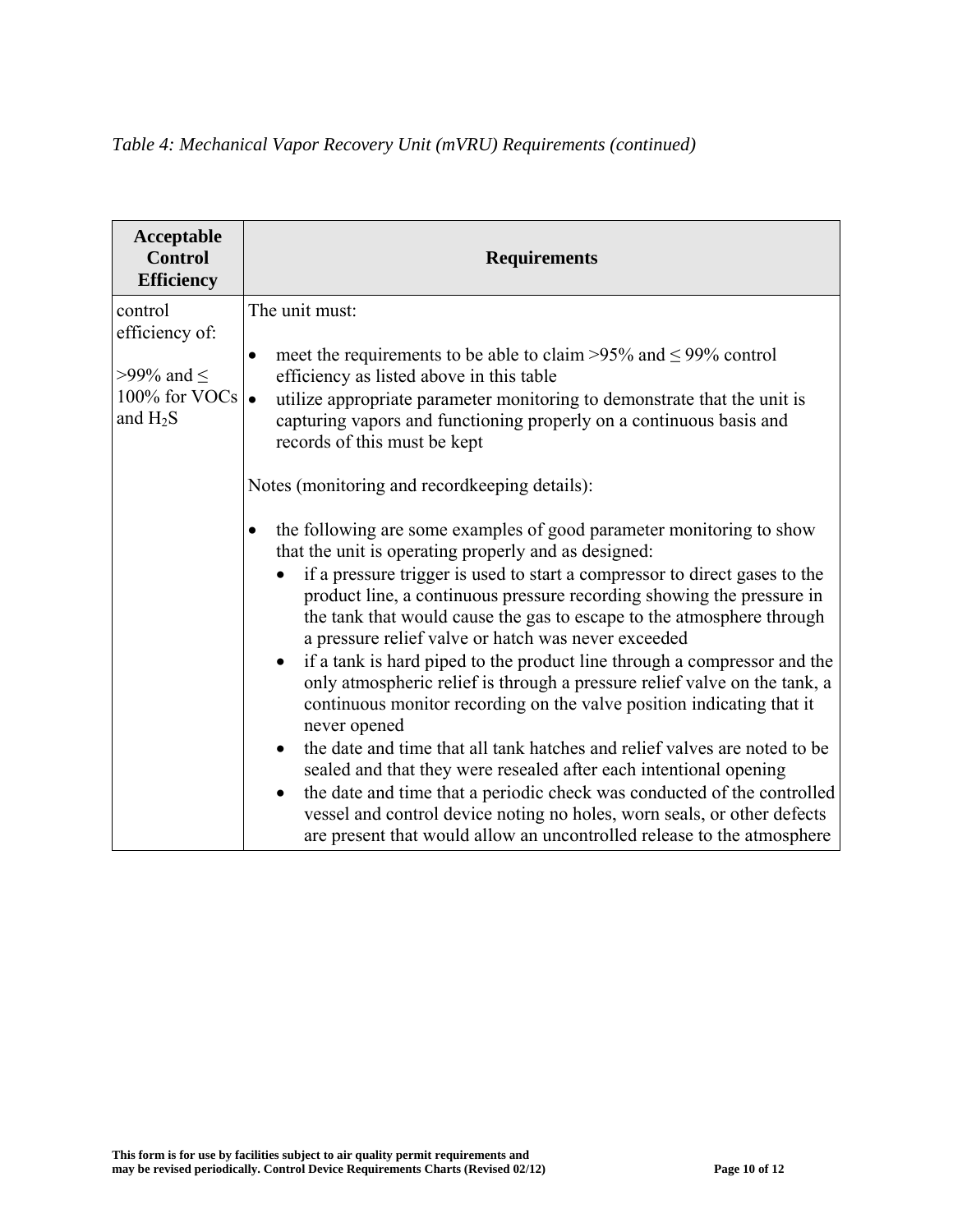| Acceptable<br><b>Control</b><br><b>Efficiency</b> | <b>Requirements</b>                                                                                                                                                                                                                                                                                                                                                                                                                                                                                                                                                                                                                                                                                                                                                                                                                                                                                                                                                                                                                                                                                                                                                                                                                                                                                                                                                                                                                                                                                                                                                                                                                                                                                                            |
|---------------------------------------------------|--------------------------------------------------------------------------------------------------------------------------------------------------------------------------------------------------------------------------------------------------------------------------------------------------------------------------------------------------------------------------------------------------------------------------------------------------------------------------------------------------------------------------------------------------------------------------------------------------------------------------------------------------------------------------------------------------------------------------------------------------------------------------------------------------------------------------------------------------------------------------------------------------------------------------------------------------------------------------------------------------------------------------------------------------------------------------------------------------------------------------------------------------------------------------------------------------------------------------------------------------------------------------------------------------------------------------------------------------------------------------------------------------------------------------------------------------------------------------------------------------------------------------------------------------------------------------------------------------------------------------------------------------------------------------------------------------------------------------------|
| control<br>efficiency of:                         | The unit must:                                                                                                                                                                                                                                                                                                                                                                                                                                                                                                                                                                                                                                                                                                                                                                                                                                                                                                                                                                                                                                                                                                                                                                                                                                                                                                                                                                                                                                                                                                                                                                                                                                                                                                                 |
| ≤95% for<br>VOCs and $H_2S$                       | be designed properly including being able to handle the right capacity and<br>$\bullet$<br>records must be kept to demonstrate this<br>the liquid must be replaced in order to maintain the appropriate VOC to<br>liquid ratio and records must be kept to demonstrate this, which include<br>calculations of the VOC to liquid ratio<br>be tested to demonstrate the efficiency and results recorded at a frequency<br>no longer than:<br>after 20 loads have been pulled through the IVRU, for control of<br>vacuum truck loading vapors<br>monthly for control of produced water tank vapors<br>$\bullet$<br>bi-monthly for control of crude oil tank vapors<br>$\bullet$<br>weekly for control of condensate tank vapors<br>both inlet and outlet streams must be sampled and analyzed using a PID<br>$\bullet$<br>(photo ionization detector) and Method 21 or modified Method 21; the<br>efficiency will be determined by the difference of the inlet and outlet<br>streams using the equation:<br>Percent Control Efficiency = $\frac{(C_{inlet} - C_{outlet})}{C_{inlet}} \times 100$<br>Where $C =$ the concentration of the compound(s) for which the<br>control efficiency is being determined, such as VOCs or H <sub>2</sub> S<br>be properly connected with all connected hatches and openings properly<br>gasketed and sealed and all valves designed and maintained to prevent<br>leaks<br>not be down for more than an average of 5% of the time over a rolling<br>12 months or 432 hours per rolling 12 months and if possible during<br>downtime, the controlled waste streams should be redirected to another<br>appropriate control device, unless the unit is certified for alternate<br>operating hours |